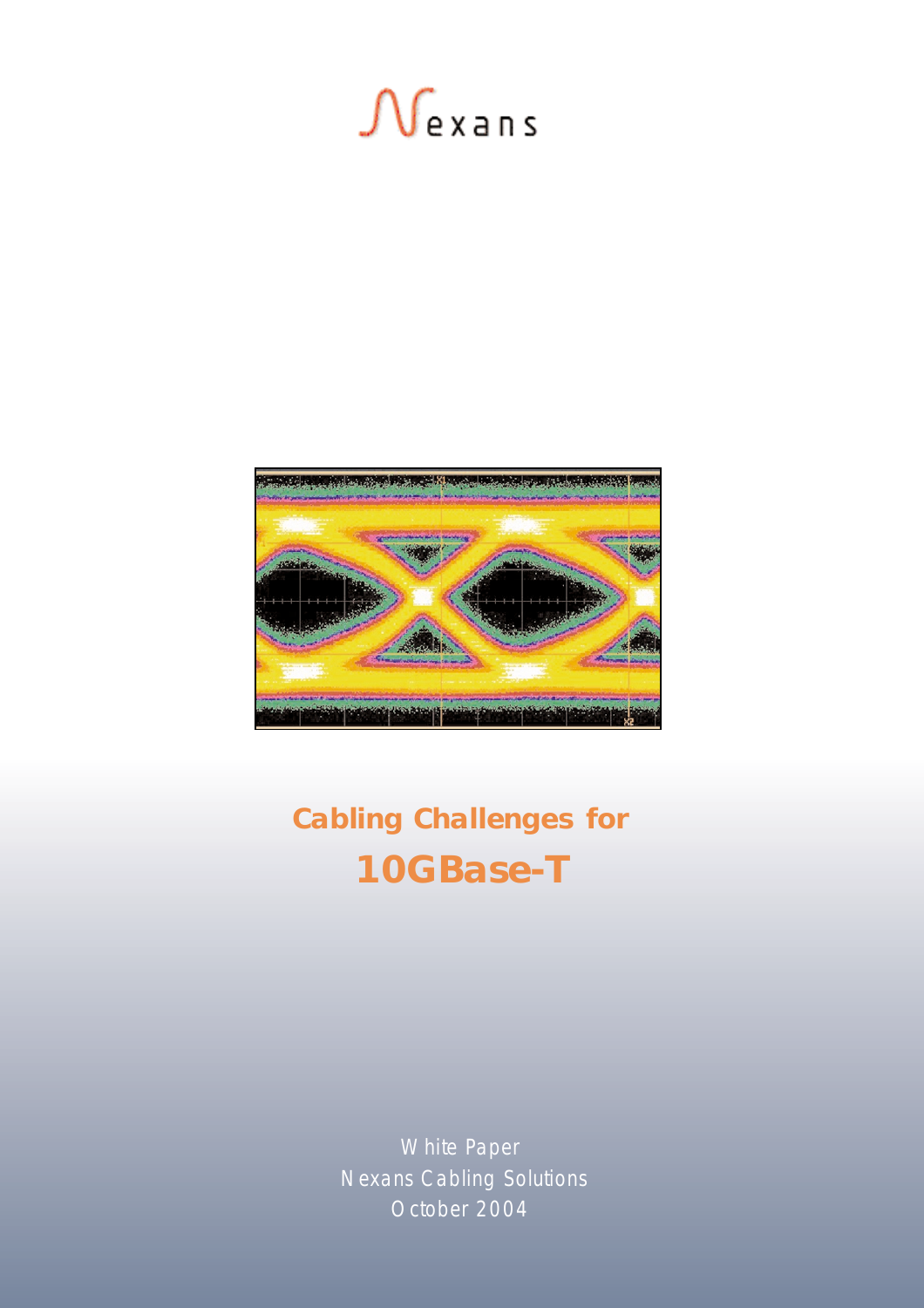### **Introduction**

*This paper looks at the technology challenges of designing and manufacturing copper LAN cabling to ensure support for modern communication systems including 10GBASE-T. The cabling requirements needed to ensure robust 10 Gigabit Ethernet operation over 100-meter, four-connector twisted pair cabling channels are neither specified nor known at this time and cannot be finalized without industry consensus on key decisions regarding signaling scheme, equalization, latency, DSP noise reduction and error correction within the IEEE 802.3an Task Group. Even when these decisions are made, the performance of a twisted pair solution will not be known until more investigation has been made regarding real-world variables and external noise sources such as alien crosstalk and installation imperfections.* 

*History has shown that cabling technology has evolved at a rapid pace as has digital signal processing (DSP) and integrated circuit technology. However, until the issues listed above are resolved, it is premature to guarantee full 100-meter 10GBASE-T support over the most challenging media, UTP (Unshielded Twist Pair) cabling. Alien Crosstalk and external noise due to installation imperfections are the main issues that withhold the application to be supported over UTP cabling at this time.*

*Class F/Category 7 cabling is the only solution that can truly ensure 10Gbase-T support. It offers robust performance over the frequencies needed for 10Gbps operation without alien crosstalk as a burden.* 

*Nexans is the first and only company to provide a full and explicit 10GBASE-T application guarantee without any restrictions as part of its LANmark-7 solution 20 years system warranty.*

*We also believe that Category 6 FTP will be able to support 10GBASE-T once industry testing and evaluations are complete. Nexans has been a leading, global manufacturer of Category 7 STP cabling products as well as of Category 6 UTP and FTP cable products for many years. The LANmark-7 and LANmark-6 solutions offer a large installed base offering a 20 years warranty worldwide.*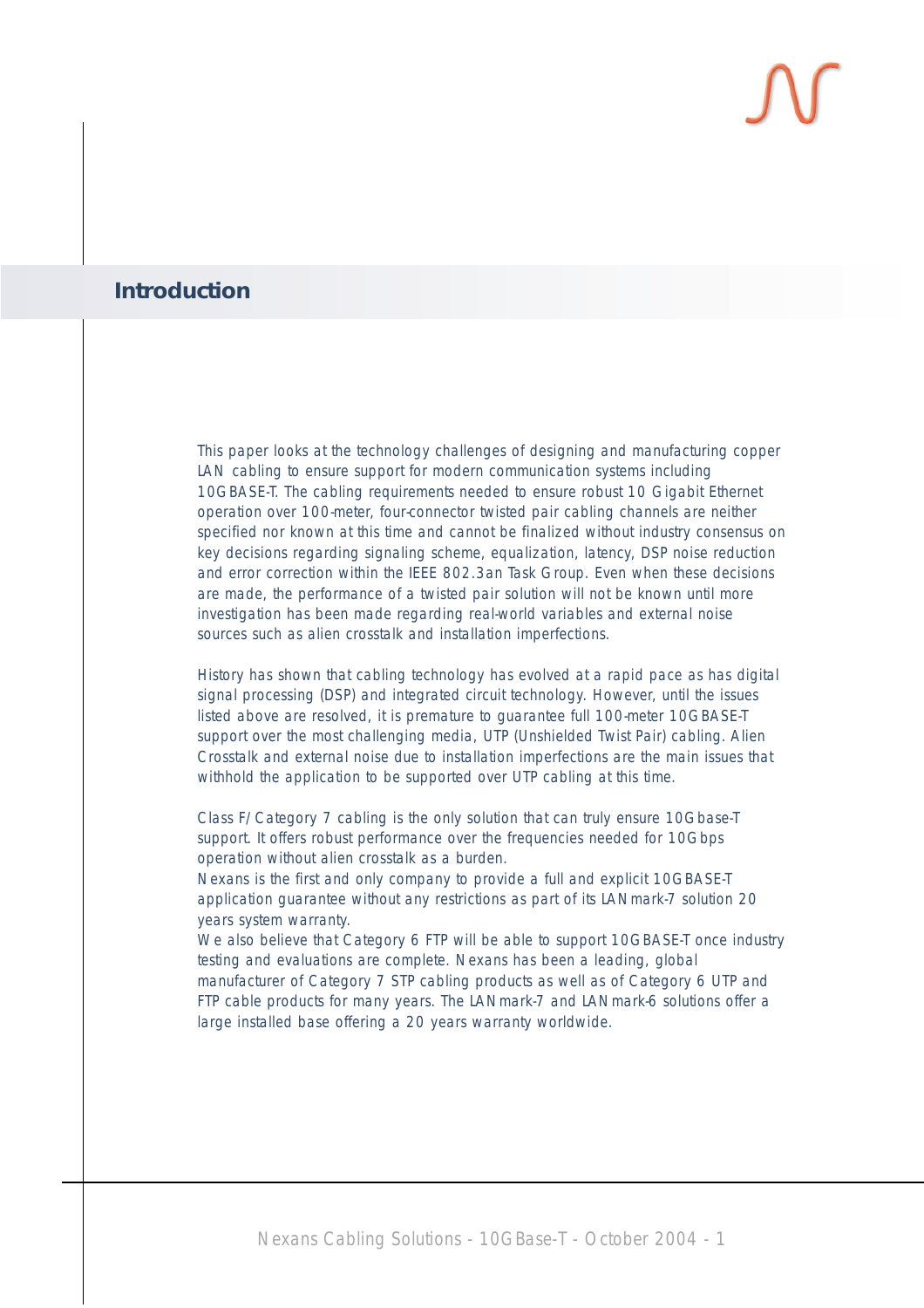### **10GBASE-T Standardization Update**

The following cabling objectives were among those agreed to by the 10GBASE-T study group for P802.3an during the September 2003 meeting:

- To support operation over 4-connector, 4-pair, twisted-pair copper cabling channels for all supported distances and cabling classes (categories).
- To define a single 10 Gb/s physical layer (PHY) that would support links of:
	- At least 100 m on four-pair, Class F (category 7) cabling
	- At least 55 m to 100 m on four-pair, Class E (category 6) cabling
- To support a bit-error-rate (BER) of 10 $^{-12}$  on all supported distances and cabling classes (categories).

To achieve the cabling objectives agreed to in September 2003, members of the working group negotiated basic requirements for electrical channel models to be used as a starting point. TIA TR42 and ISO/IEC JTC1/SC25/WG3 have been asked to refine these models and provide feedback to IEEE 802.3. Ultimately, the IEEE task group will use the completed models in the development of the 10GBASE-T standard. In July 2004 meeting of the P802.3an task force, the decision was made to focus on three baseline link segment models for alien near-end crosstalk based on different cabling categories and length objectives: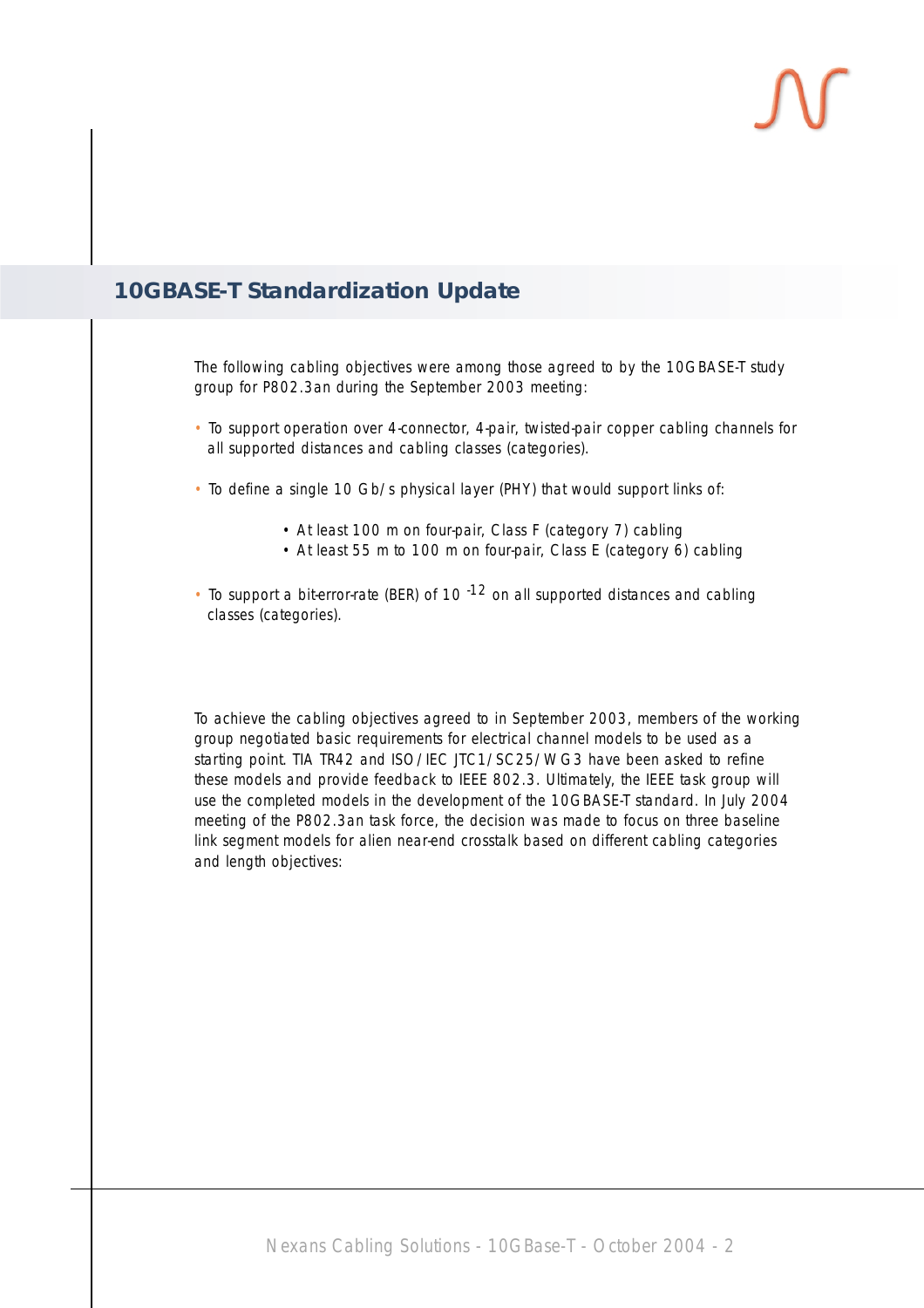| <b>Model</b>  | <b>Insertion Loss</b>                                            | <b>Alien Near-end Crosstalk</b><br>at 100 MHz |
|---------------|------------------------------------------------------------------|-----------------------------------------------|
| 1             | 100-meters Class F Category 7 STP<br>and/or augmented Category 6 | 60 dB                                         |
| $\mathcal{D}$ | 55-meters Class E or augmented<br>Category 6 UTP                 | 47 dB                                         |
| 3             | 100-meters Class E/Category 6 FTP                                | 62 dB                                         |

### **Table 1 : IEEE P802.3 Cabling Objectives for Baseline Link Model**

As can be seen in Table 1, the Models 1 and 3 are the two applicable models designed to support 100-meter cabling channels as allowable in horizontal spaces by TIA or ISO structured cabling standards.

Model 1 is based on Class F/Category 7 cabling channels as defined in the ISO/IEC 11801:2002. They are specified to 600MHz and are alien crosstalk compliant thanks to the screening performance. The channels are available by Nexans as the LANmark-7 system. The LANmark-7 system is made up of the LANmark-7 1000MHz STP cable and the GG45 Category 7 connector. The GG45 is the IEC 60603-7-7 compliant connector as specified in the Category 7 standard. Belonging to the RJ45 family (IEC 60603-7) it is fully backward compatible to RJ45. The LANmark-7 system has been widely installed and installations can now be fully field-tested up to 600MHz. The system is specified to 625MHz and beyond and is fully alien crosstalk compliant thanks to the screening performance. It is fully covered by the Nexans LANmark-7 20 years system warranty.

Model 2 is based on Class E/Category 6 UTP systems. It is anticipated that operating over 100-meters of UTP requires substantial augmentations to existing category 6 specifications. This will eventually result in a new enhanced category-6 cable standard specifically designed for 10GBASE-T transmission. Current performance specifications for category 6 only cover frequencies from one to 250 MHz.

Model 3 is based on a screened Class E/Category 6 system, as standardized by ISO/IEC 11801:2002 and TIA/EIA 568B.2-1. Nexans LANmark-6 cabling system meets the alien crosstalk requirements of Model 3 in Table 1, thanks to the screening performance which is necessary for the full 100m support. Still open awaiting further study within IEEE and cabling committees is the insertion loss and extended frequency requirements.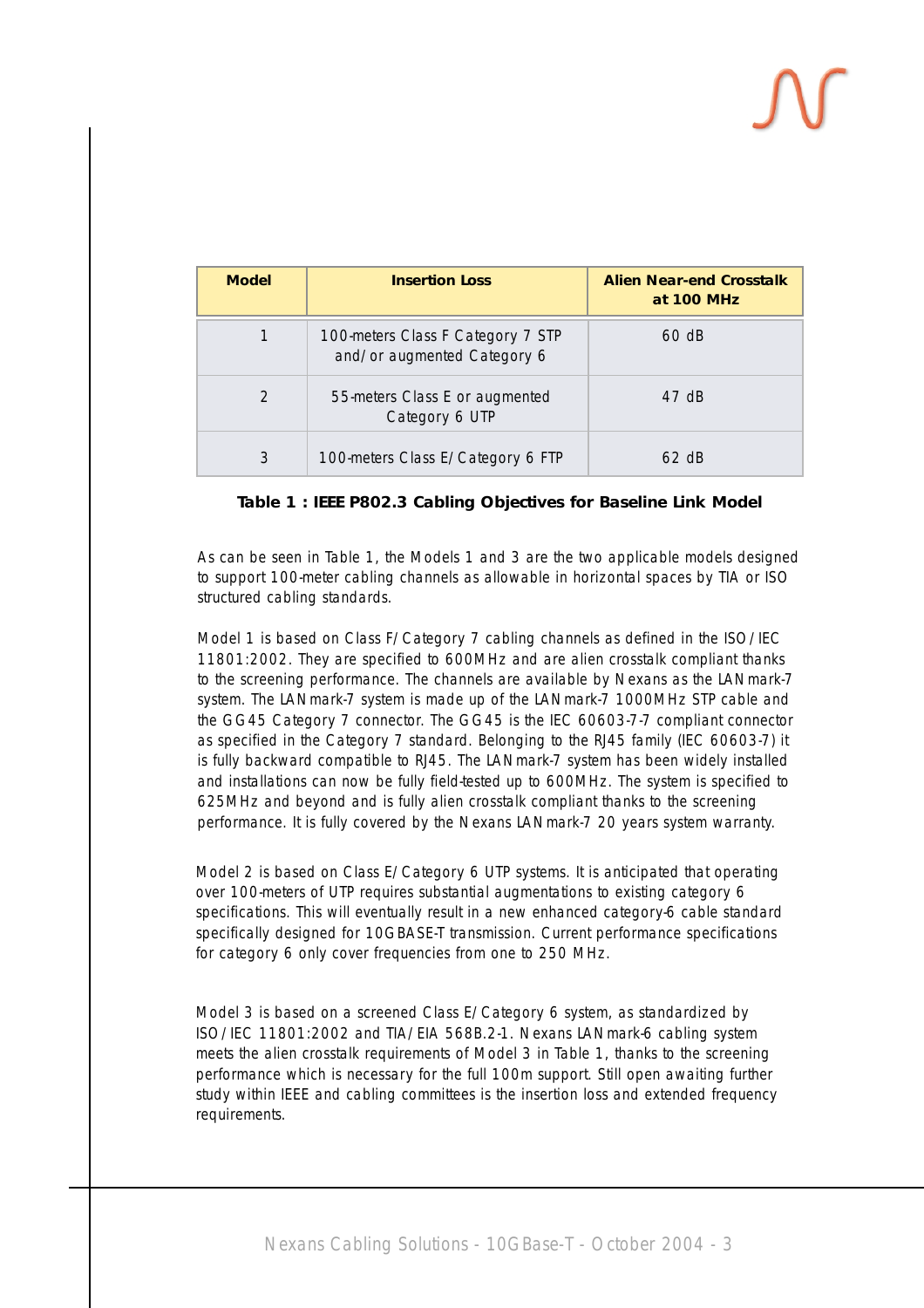ISO and TIA cabling standardization committees have started working on cable and channel performance data at frequencies up to 500 MHz. Because the IEEE 802.3an standardization process is in the early stages of development, it is premature to specify exact frequency requirements although higher frequency ranges enable more signaling options. TIA has also initiated TSB-155 in an effort to define whether the installed cabling base would be capable of supporting 10GBase-T.

Because the IEEE 802.3an standardization process is in the early stages of development, it is premature to specify exact frequency requirements although higher frequency ranges enable more signaling options. The IEEE 802.3an hopes to have draft 1.0 of the 10GBASE-T shortly.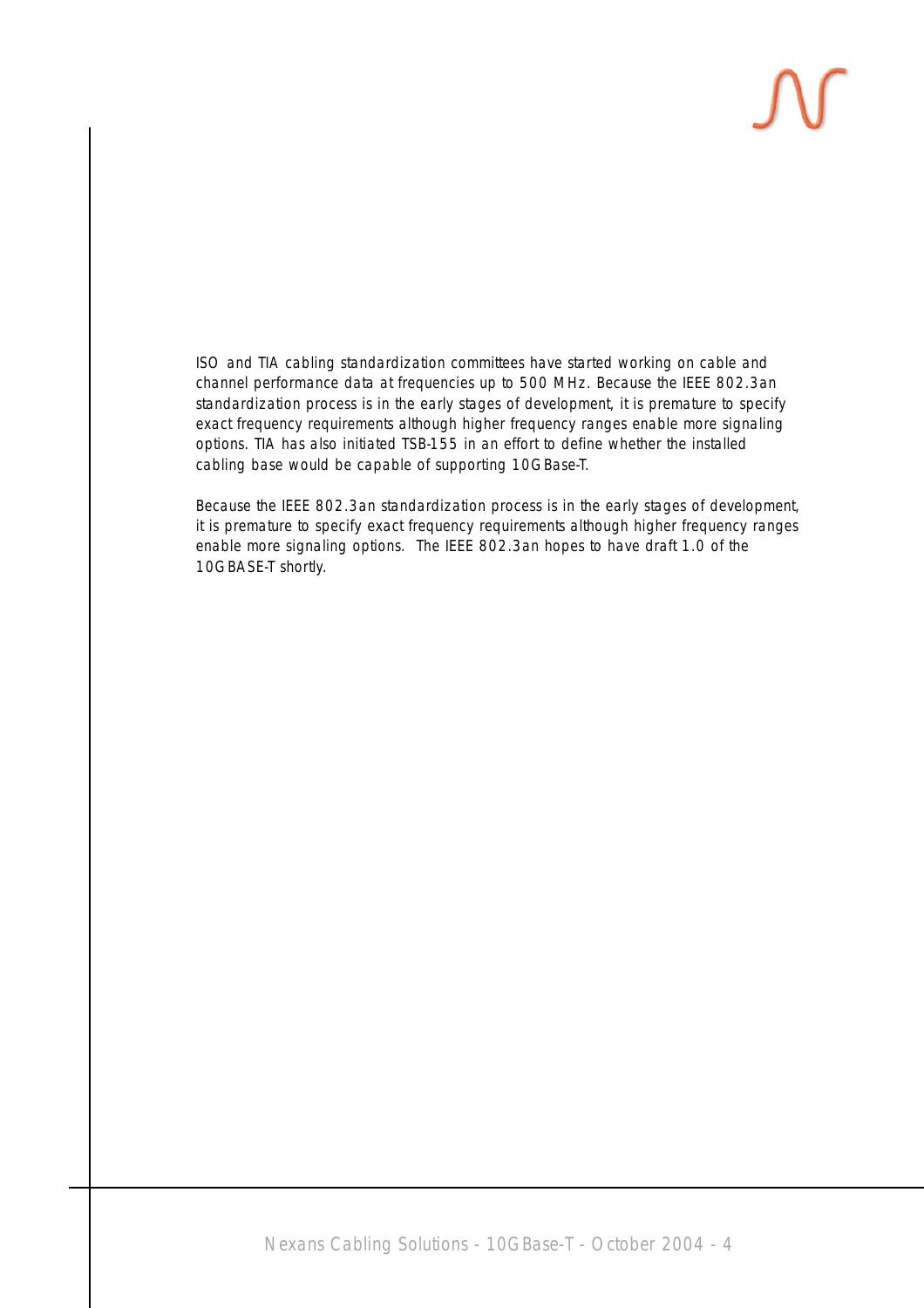### **Cabling Challenges of 10GBASE-T**

Channel capacity is very important because it tells us the maximum data rate (bits of information per second) that can be transmitted from the source to the destination without error. This remains true even when the transmission channel is noisy, provided the bandwidth and received signal-to-noise requirements are met.

The channel capacity as calculated using Shannon's Law (see Appendix A) and other variations, can be misleading if not carefully used and interpreted. When considering the system and cabling requirements for 10GBASE-T solutions, it is necessary to consider all significant signaling impairments that will reduce the signal to noise ratio of the system. Without adequate signal-to-noise across the required channel bandwidth, reliable or robust 10GBASE-T performance will not be achieved. Adequate signal-tonoise must be achievable in real-world installations where variables such as temperature, humidity, alien crosstalk and other external noise sources have to be taken into account.

Much of the 10 Gigabit discussion has focused on the uncertainty as to whether UTP has the capability to overcome the inherent problems of alien crosstalk when cables are installed in large bundles, but Nexans emphasized the fact the connector is an equally big issue. The RJ45 has been pushed to its limits with Cat 6 at 250MHz, but for 10 Gigabit we are looking at doubling these frequencies. The only connector available today which is standardized beyond 250MHz and is backwards compatible with RJ45 is the Nexans fully standardized GG45.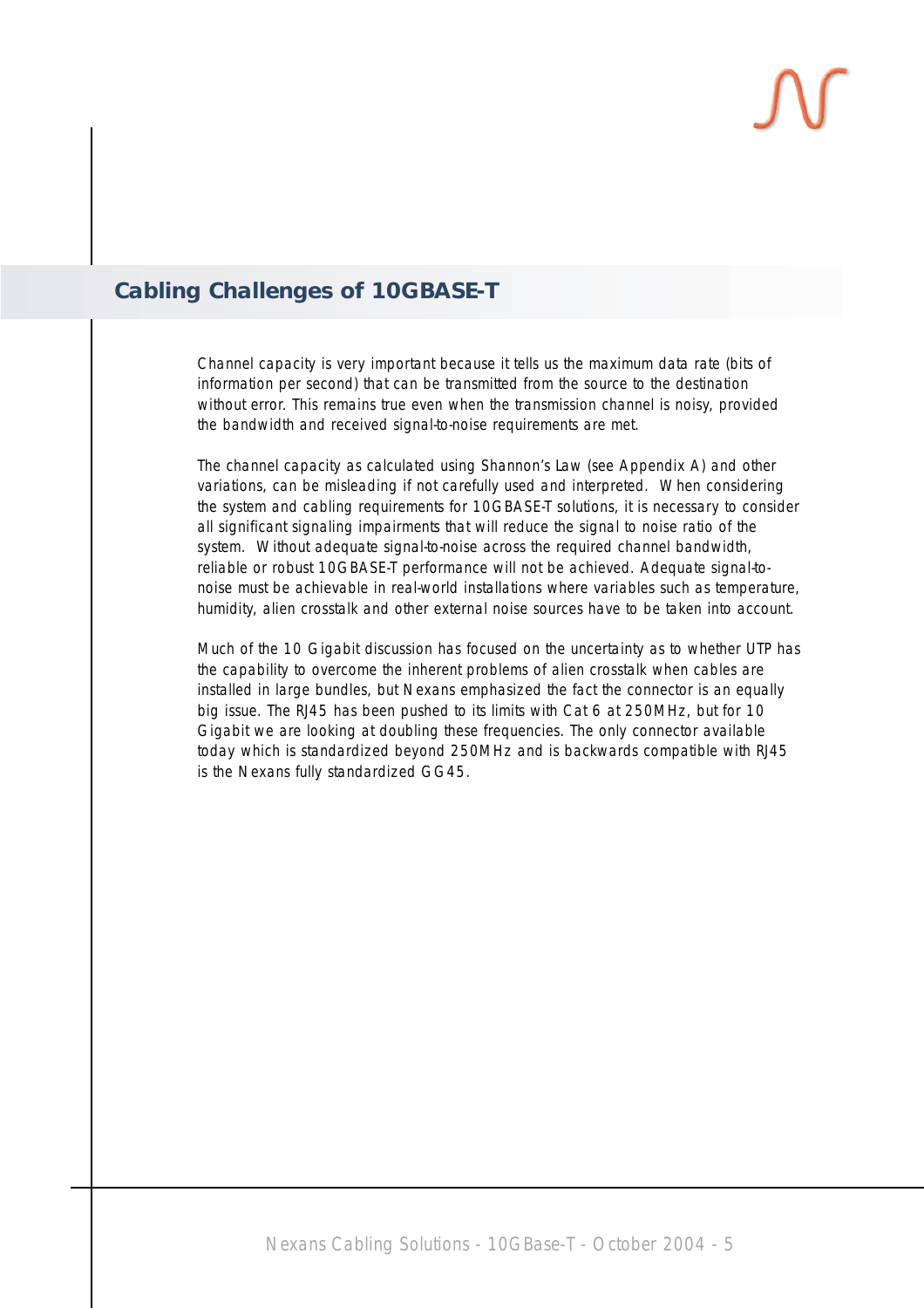### **Alien Crosstalk**

It has been determined that alien crosstalk is the dominant noise source that limits the received signal-to-noise ratio (SNR) of a 10GBASE-T transmission system. Alien crosstalk is extremely difficult to cancel using digital signal processing (DSP) techniques. Even if used, DSP cancellation of alien crosstalk would add significant cost and complexity to the transceiver. There are several methods that are available to mitigate alien crosstalk in a category 6 cabling system:

• Shielding: These cables are known as FTP cables for foil-shielded twisted-pairs, using a construction with one or more aluminium foils. FTP cables, when properly constructed, have very low alien crosstalk and greatly simplify the problem of operating 10GBASE-T over copper cabling. Incorporating the shielding within the cable design makes the immunity from neighbouring cables and external noise sources very controlled. Coupling attenuation is the standardized parameter that expresses this immunity by design. This parameter expresses the difference in noise immunity with a UTP cabling but also between good and bad shielding designs. Nexans has a great expertise in shielded cabling with many years of experience and a huge installed base worldwide.

• Spacing: Spacing could be an alternative if shielding is not possible or desirable. By employing clever cabling geometries and physical spacers, it may be possible to develop UTP cables that have improved alien crosstalk performance by pushing potential disturbing cables away. In this approach, alien crosstalk emissions are not eliminated. The cables are physically spaced far enough away from each other that alien crosstalk interference is reduced significantly. In addition, other cable design dimensions can be employed. As in cable designs being done to date, this has resulted in large cables with unusual shapes. These designs could be difficult to handle and install in tight pathway and racking installations however.

• Balance: A properly "balanced" cable has been manufactured in such a way that when noise is subjected to it, it is absorbed equally and oppositely on each wire pair and thus the contaminating effects can be cancelled at the receiver end. By improving the balance of the cable pairs, the alien crosstalk performance of the resultant cable can be improved.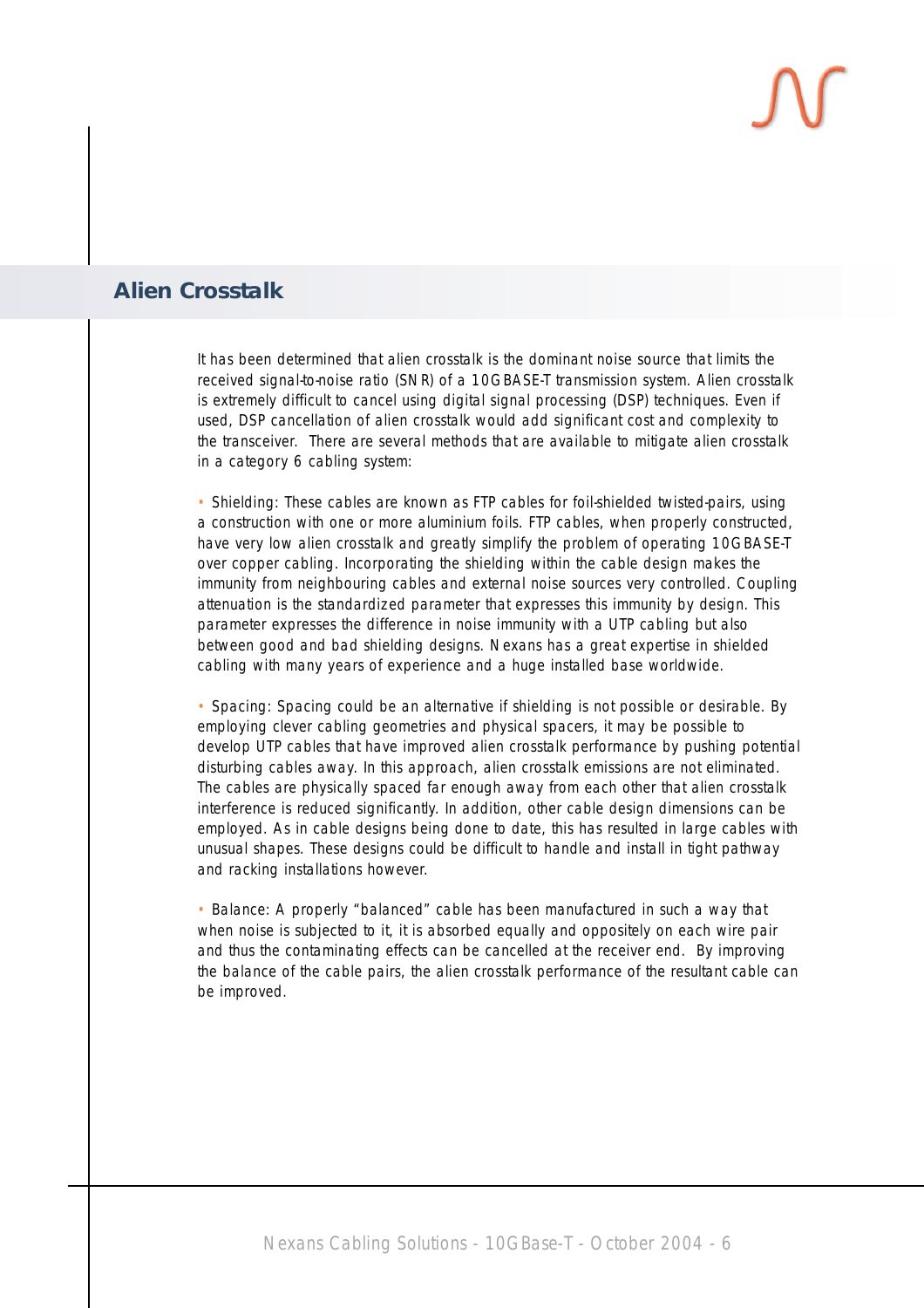### **Correlating Balance to Alien Crosstalk**

Twisted-pair cabling uses differential transmission as a means to reduce radiated emissions and susceptibility to noise. Cabling balance when employed in differential cabling systems also plays an important role in controlling internal and alien crosstalk and other performance parameters.

Improvements to cable pair balance will result in more robust operation for today's network application such as 1000BASE-T and may be a critical component for 10GBASE-T and other emerging applications.

In a study performed by the Nexans Data Communications Competence Center (DCCC), various commercially available UTP cables were installed in a plastic raceway as two-connector channels and were exposed to a noise source called electrical fast transients (EFT) at increasing voltages (see Figure 1). The network performance (packet errors) when running 1000BASE-T in full duplex was measured and subsequently correlated to Longitudinal Conversion Loss (LCL), an indicator of cabling balance. Several samples of seven different brands of category 5e and category 6 cabling were tested. This testing duplicates difficult environments such as:

- Proximity to electrical motors and air conditioning units
- Elevators



• Factory environment



These results show that Category 6 solutions with better cabling balance cause fewer packet errors than Category 5e solutions in the presence of EFT interference.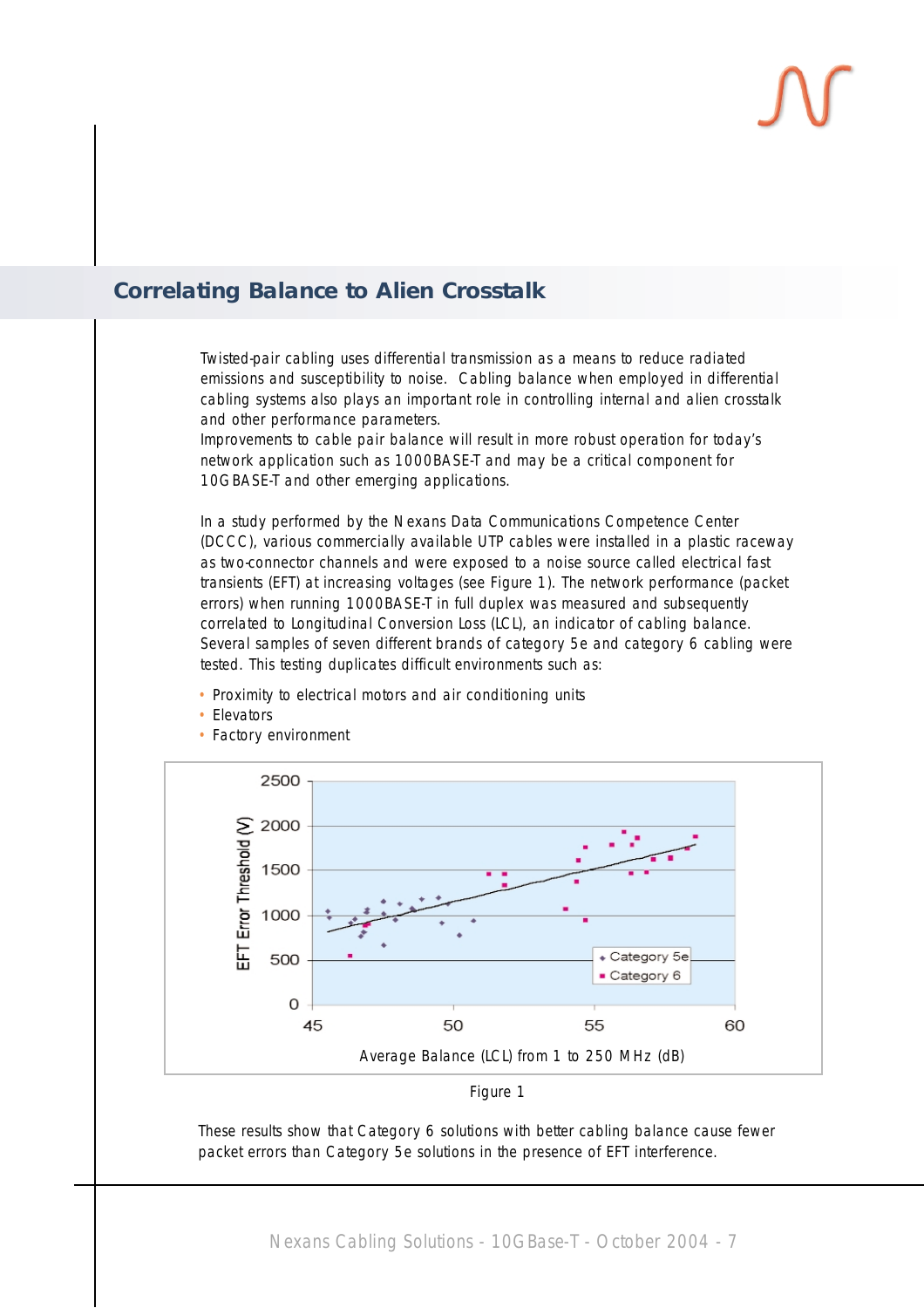### **Nexans Efforts on 10Gbe over UTP**

In support of this 10GbE development work, Nexans has been working with Pennsylvania State University's Center for Information & Communications Technology Research (CICTR) on a method and system for 10GBASE-T. This study, funded by the International Copper Association, was presented to the IEEE 10GBASE-T study group in November 2003 to help demonstrate the feasibility of running 10 Gb/s over copper cabling at 100-meters. The work by CICTR researchers has resulted in several exciting discoveries:

• Refinements are needed to the decision feedback equalizer (DFE) technology currently used in Ethernet applications over copper (e.g. 1000BASE-T).

• If the alien crosstalk is substantially worse than the IEEE link model, such as the one presented by Broadcom, Vativ and Marvell to the IEEE study group in May 2003, then no known code will achieve the target performance level over 100-meters of category 6 UTP cabling.

These conclusions regarding the ability of UTP cabling to support 10GBASE-T in the presence of various levels of alien crosstalk are at the center of the uncertainty and disagreement in the industry regarding cabling solutions to support this application in real-world installations. Accurate prediction of the noise environment in the field and the subsequent performance of the cabling are far from a certainty for UTP cables.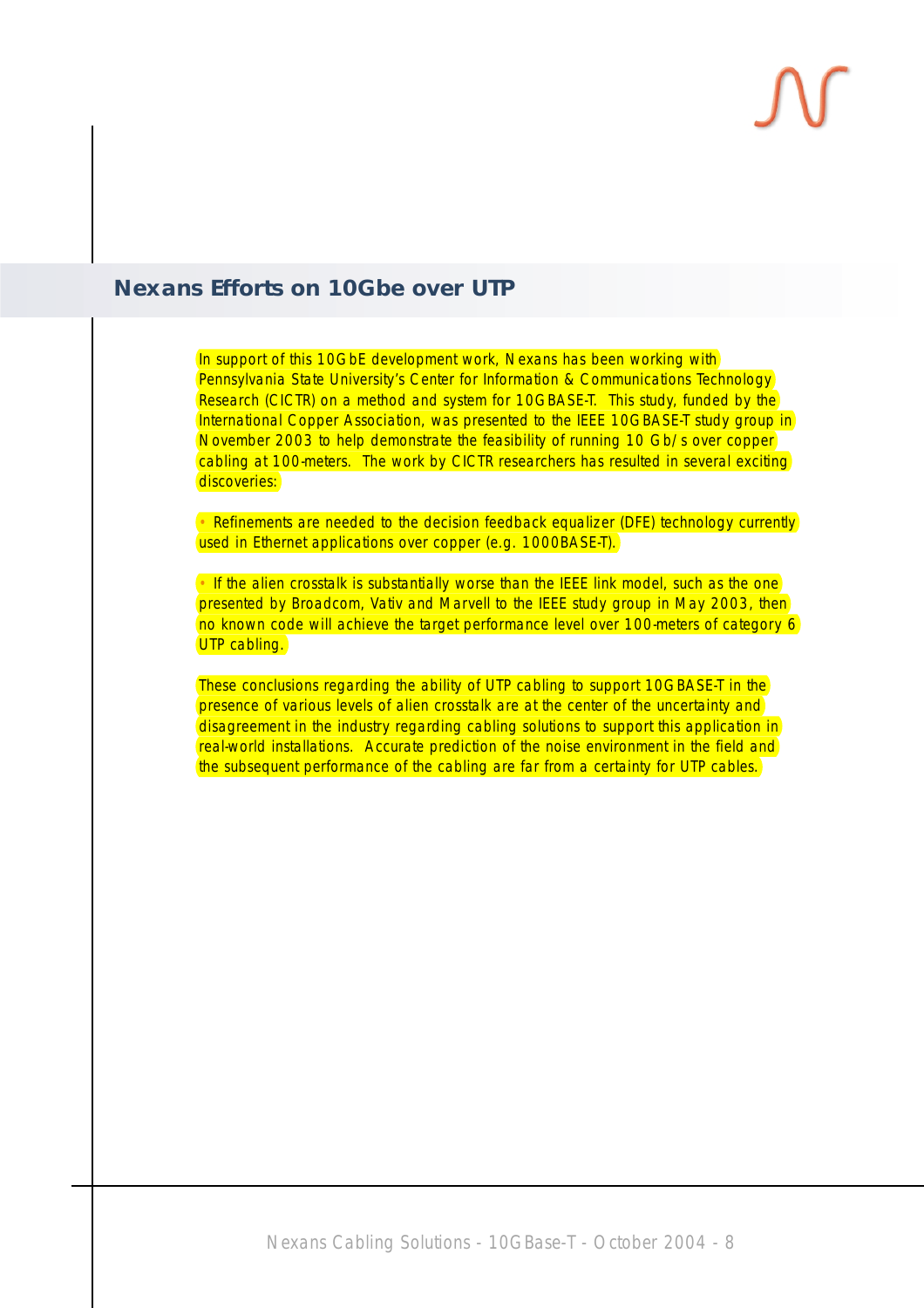### **Conclusions**

Modern Cabling Systems must be designed and manufactured to ensure robust network performance of modern LAN applications such as today's 1000BASE-T and tomorrow's 10GBASE-T. This includes:

• Stable, linear performance over a wide frequency range and ambient conditions (temperature, humidity, etc.). This should include frequencies up to at least 500 MHz.

• Better Insertion Loss (attenuation) is key for improving signal-to-noise and reducing power consumption. Improvements in balance (such as LCL) will improve the immunity of cabling to external noise including alien crosstalk. It is also an excellent metric for the quality and consistency of the manufacturing process for modern LAN cables and cabling components.

• Since the IEEE P802.3an project was just started in March 2004, consider a shielded cabling solution if you are preparing your network infrastructure for the eventual 10GBASE-T standard. Today, the alien crosstalk performance levels for UTP cables are not known. This applies to all existing announced UTP cable solutions as of the publication date of this document, including those supposedly intended to support 10GBASE-T.

The cabling industry has a proven track record of innovation. In time, alien crosstalk and other issues will become clear and enhanced UTP solutions will probably emerge to support this application with the specifications, recommendation and procedures developed to ensure robust application support. But ...

• The ability of UTP cabling to support 10GBASE-T in the presence of various levels of alien crosstalk is far from a certainty for UTP cables.

• A new enhanced category-6 cable standard specifically designed for 10GBASE-T transmission is necessary. The creation of a new Class (Class 6 enhanced) represents a significant task and may take years to complete.

• The RJ45 has been pushed to its limits with Cat 6 at 250MHz, but for 10 Gigabit we are looking at doubling these frequencies.

However safe investments in cabling systems exist today that will support future 10 Gigabit Ethernet operations over 100m with a high level of performance and without any restrictions. It can be made with off-the-shelf available LANmark-7 Category 7 cabling systems using the GG45 connector.

This standardized GG45 connector also gives suppliers of passive and active equipment the chance to integrate into their new devices for the support of the upcoming new 10GBase-T protocol.

Thanks to its large bandwidth (600MHz) and its immunity to Alien Crosstalk, the Nexans LANmark-7 solution is already warranted for the support of the future 10Gbase-T protocol. For more information on the cabling challenges facing 10GBASE-T development contact your local Nexans Cabling Solutions sales representative.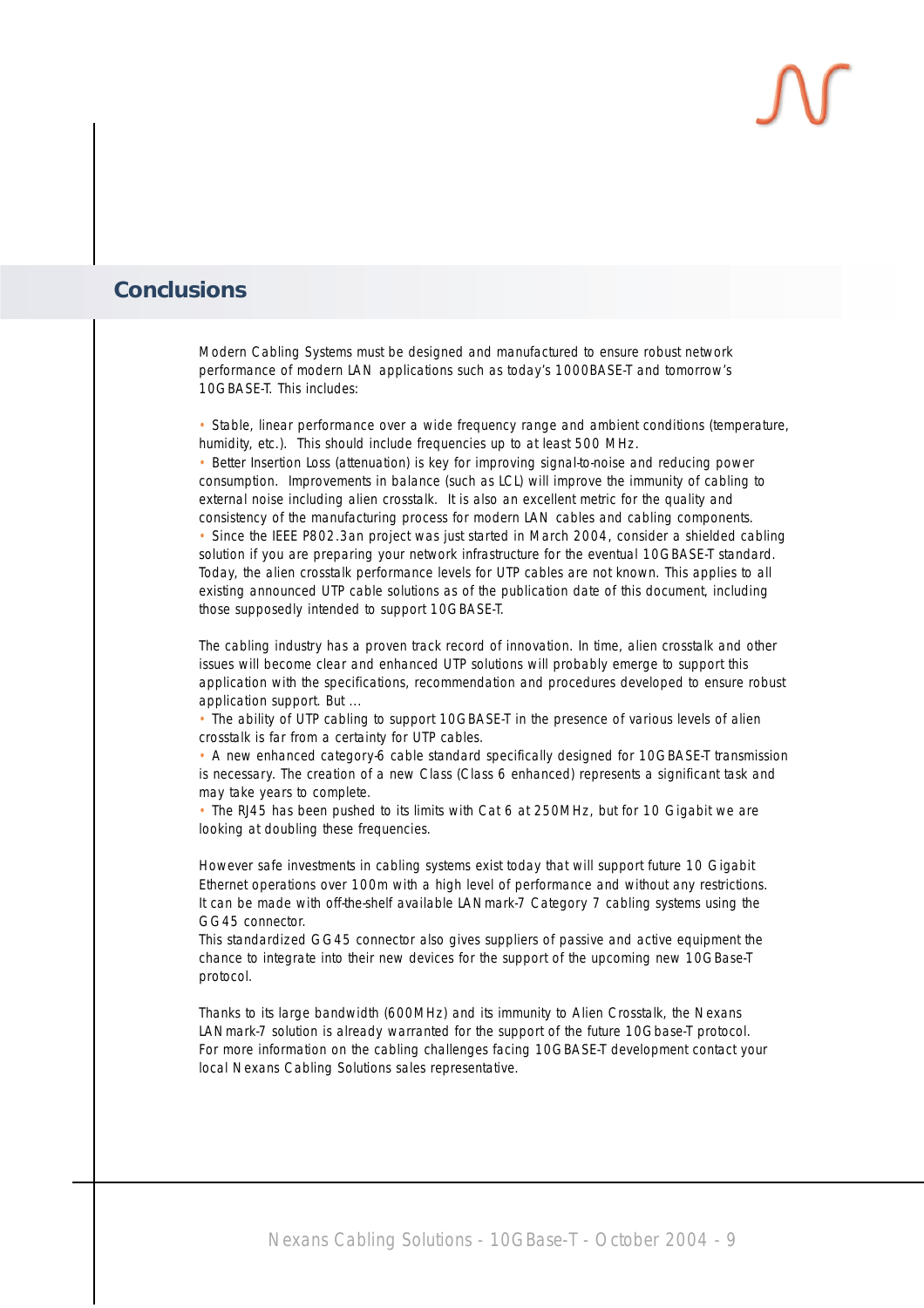### **Appendix A**



Figure A: Shannon's Law5 in Simplest Form

As shown in Figure A in its simplest form, Shannon's Law relates channel capacity to signal-tonoise across the usable bandwidth of the communication channel.

### **References**

(1) Kavehrad, M., "Transmission Strategies for 10GBASE-T over CAT-6 Copper Wiring", IEEE 802.3 10GBASE-T Study Group contribution, November 2003, (URL: http://grouper.ieee.org/groups/802/3/10GBT/public/nov03/kavehrad\_1\_1103.pdf)

(2) Grow, Robert M., "IEEE P802.3an Update", IEEE 802.3 Liaison letter to ISO/IEC JTC1/SC 25/WG 3, March 18, 2004,

(URL: http://grouper.ieee.org/groups/802/3/an/public/mar04/iso\_1\_0304.pdf)

(3) Sallaway, P.J., "10GBASE-T Channel Criteria", IEEE 802.3 10GBASE-T Study Group contribution, May 2003, (URL: http://grouper.ieee.org/groups/802/3/10GBT/public/may03/sallaway\_1\_0503.pdf)

(4) "IEEE 802.3 10GBASE-T Study Group Objectives", November 2003, (URL: http://grouper.jeee.org/groups/802/3/10GBT/public/sep03/objectives\_1\_0903.pdf)

(5) Shannon, C. E., "A Mathematical Theory of Communication", The Bell System Technical Journal, Vol. 27, pp. 379–423, 623–656, July, October 1948.